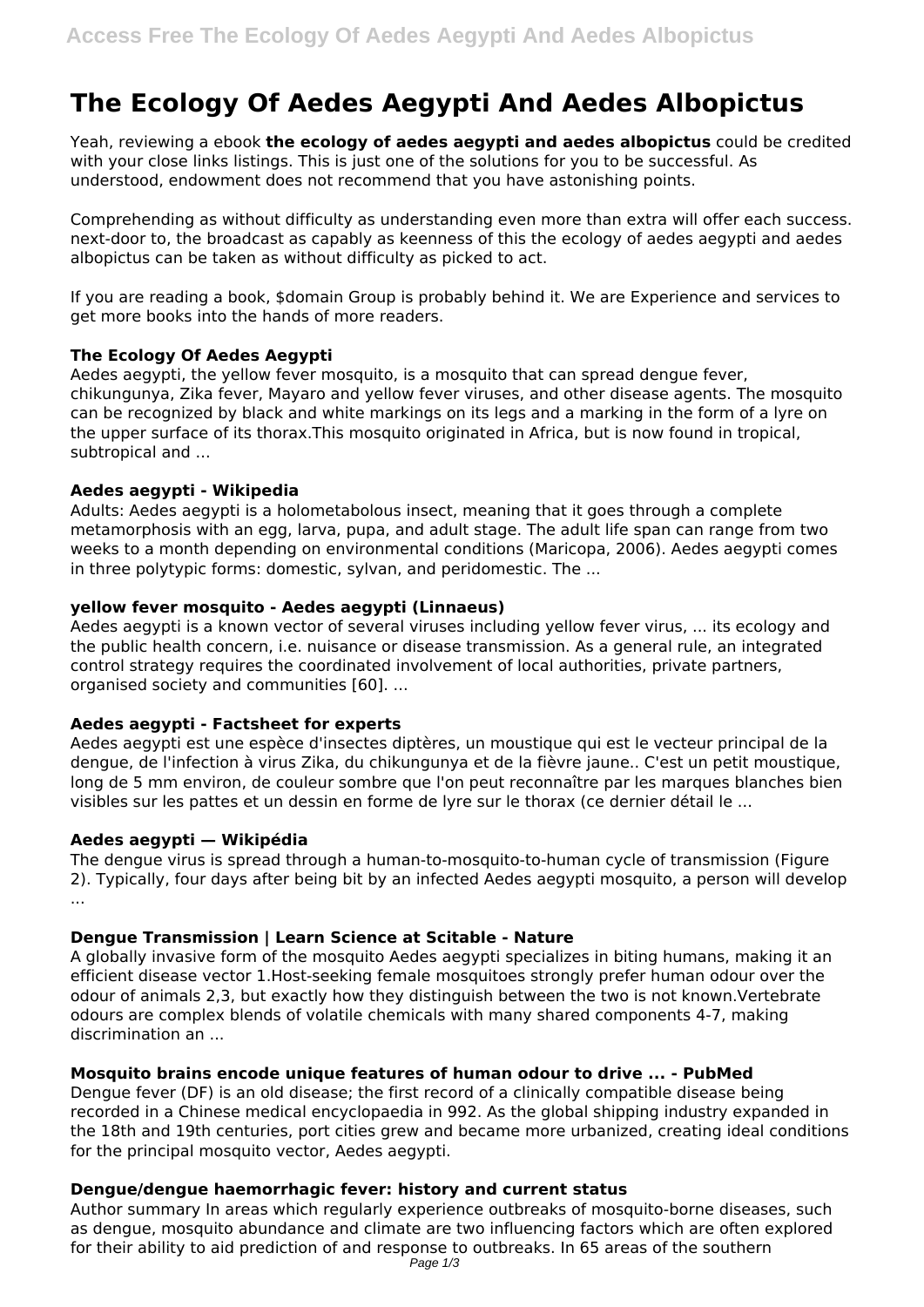Philippines which regularly report dengue outbreaks, we compared trends in four different indicators of Aedes ...

## **Climate variability and Aedes vector indices in the southern ...**

We would like to show you a description here but the site won't allow us.

#### **XODO PDF Reader & Annotator**

The e-modules cover basic mosquito biology, surveillance and control with an emphasis on Aedes aegypti and Aedes albopictus. These modules serve as an on-site supplement and complement the onsite training hubs in four key areas to build capacity in the workforce: Module 1: Mosquitoes and Disease: Aedes and Culex;

## **Training and Certification - American Mosquito Control Association**

The malaria parasite life cycle involves two hosts. During a blood meal, a malaria-infected female Anopheles mosquito inoculates sporozoites into the human host .Sporozoites infect liver cells and mature into schizonts , which rupture and release merozoites . (Of note, in P. vivax and P. ovale a dormant stage [hypnozoites] can persist in the liver (if untreated) and cause relapses by invading ...

## **CDC - Malaria - About Malaria - Biology**

Aedes albopictus est avec Aedes aegypti un des deux vecteurs identifiés de l'infection à virus Zika. Il n'y a pas eu à ce jour de transmission avérée entre humains de Zika en Europe. La surveillance de Aedes albopictus est cependant renforcée en 2016 dans plusieurs pays européens à la suite de l'épidémie observée en Amérique Latine ...

## **Aedes albopictus — Wikipédia**

Some strains of Aedes aegypti -- the mosquito that carries Zika, malaria and dengue fever -- have evolved to bite humans almost exclusively. A team has now discovered how they target us so precisely.

#### **How mosquito brains encode human odor so they can seek us out**

Early Diagnostics. The discovery of the causative agent of yellow fever was a decades-long process. While Cuban physician Carlos Finlay first described the Aedes aegypti mosquito as the carrier of the disease in 1886, he was ridiculed for this theory. Finlay's discovery was accepted 20 years later only after U.S. Army scientists working with Dr. Walter Reed confirmed that this was in fact ...

# **History of Yellow Fever in the U.S. | ASM.org**

Stechmücken (Culicidae) sind eine Familie von Insekten innerhalb der Ordnung der Zweiflügler.Im bundesdeutschen und im Schweizer Hochdeutsch werden die Insekten als Mücken bezeichnet, im österreichischen Hochdeutsch als Gelsen. Weltweit gibt es mehr als 3796 Stechmückenarten. In Europa kommen 104 Arten vor, von denen fast alle auch in Mitteleuropa zu finden sind.

#### **Stechmücken – Wikipedia**

Vector Ecology. Both Ae. aegypti and Ae. albopictus have been implicated in large outbreaks of chikungunya. Whereas Ae. aegypti is confined within the tropics and sub-tropics, Ae. albopictus also occurs in temperate and even cold temperate regions. These mosquitoes can be found biting throughout daylight hours, though there may be peaks of ...

#### **Chikungunya fact sheet - World Health Organization**

However, temperature change may as well restrict the distribution of disease vectors. For example, Aedes aegypti is the mosquito host for yellow fever and dengue fever viruses ... How environmental conditions impact mosquito ecology and Japanese encephalitis: an eco-epidemiological approach. Environ. Int., 79 (2015), pp. 17-24.

# **Impact of climate change on human infectious diseases: Empirical ...**

Phasomkusolsil S, Soonwera M. Insect repellent activity of madicinal plant oils against Aedes aegypti (Linn.), Anopheles minimus (Theobald) and Culex quinquefasciatus Say based based on protection time and biting rate. Southeast Asian J Trop Med Public Health. 2010; 41:831–840. [Google Scholar]

#### **Plant-based insect repellents: a review of their efficacy, development ...**